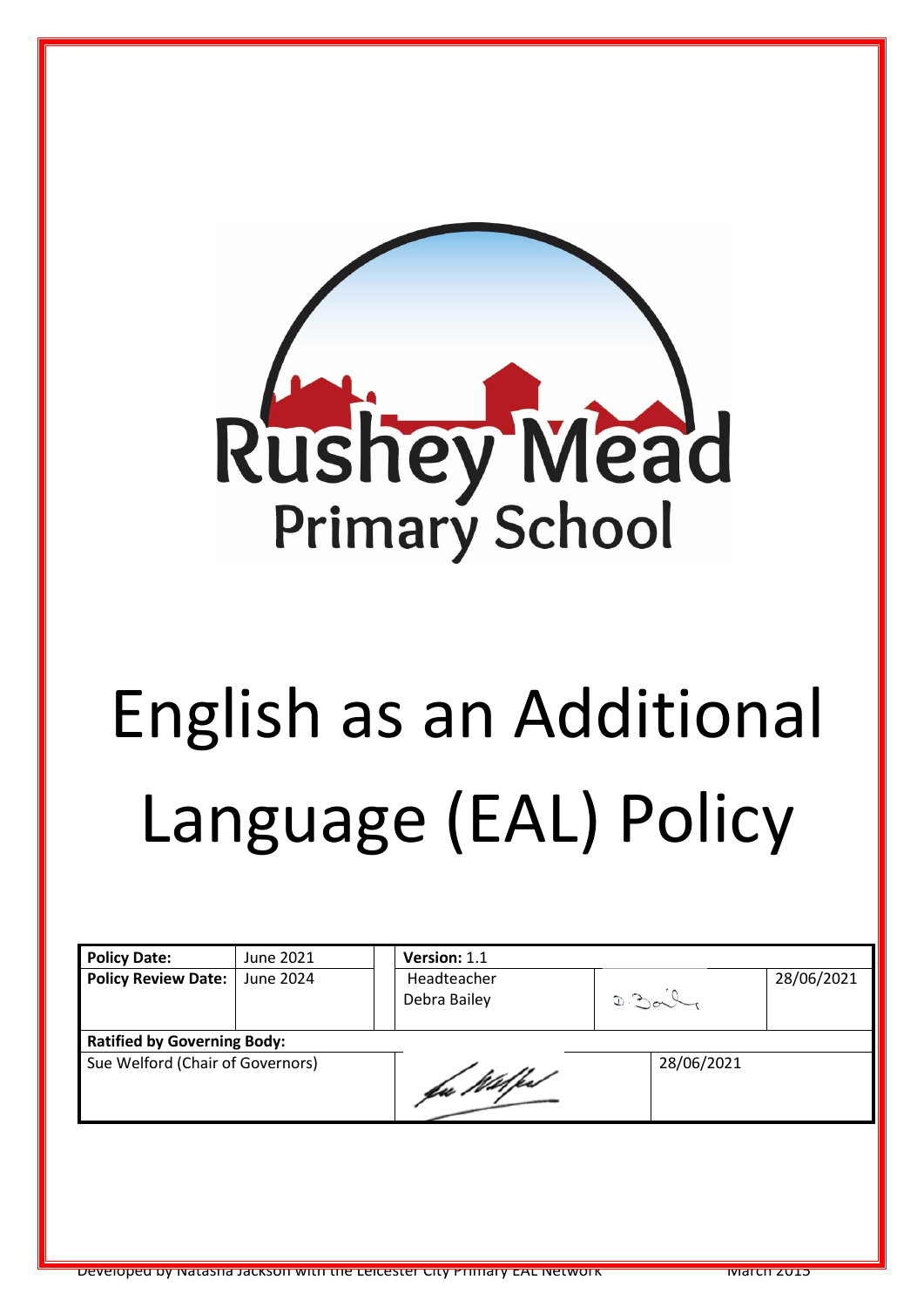### **Introduction**

All pupils need to feel safe, accepted and valued in order to learn. For pupils who are learning English as an additional language, this includes recognising and valuing their home language and background. As a school, we are aware that bilingualism is a strength and that EAL pupils have a valuable contribution to make. At Rushey Mead, we take a whole school approach to our school ethos and values, the curriculum, anti-bullying and promoting language acquisition.

The government's definition of an EAL learner is:

*'A child with English as an additional language is one who was exposed to a language other than English during their early years and continues to be exposed to this language in the home or in the community.'*

### **Aims**

This policy aims to raise awareness of the school's obligations and to support the planning, organisation, teaching and assessment procedures, and the use of resources and strategies to meet the needs of pupils who have English as an additional language (EAL) and so to raise pupil achievement.

# **Leicester City Context** (January 2020)

### **Ethnicity**

Significantly more children and young people in Leicester originate from minority ethnic groups than in the country as a whole. The largest minority ethnic groups of children and young people in the area are Indian (31.1%), White European (6.2%), other Asian (5.6%) and Black African (4.2%).

### **English as an Additional Language (EAL)**

The proportion of children and young people in primary schools who are exposed to a language at home that is known or believed to be other than English was 59% (national average 21.2% as of January 2019).

In comparison to other local authorities in the East Midlands, Leicester has a higher proportion of children and young people who use English as an additional language.

Currently, 181 different languages are classified as 'home language'. 15 languages are recorded as home language for 500+ children and young people. The high number of languages (165) identified as a home language by less than 500 can create challenges for schools in acquiring support with translation.

In addition to English (26,108), the most widely recorded home languages were Gujarati (10,560), Panjabi (2,320), Polish (1,953), Urdu (1830), Somali (1,769), and Bengali (1,307)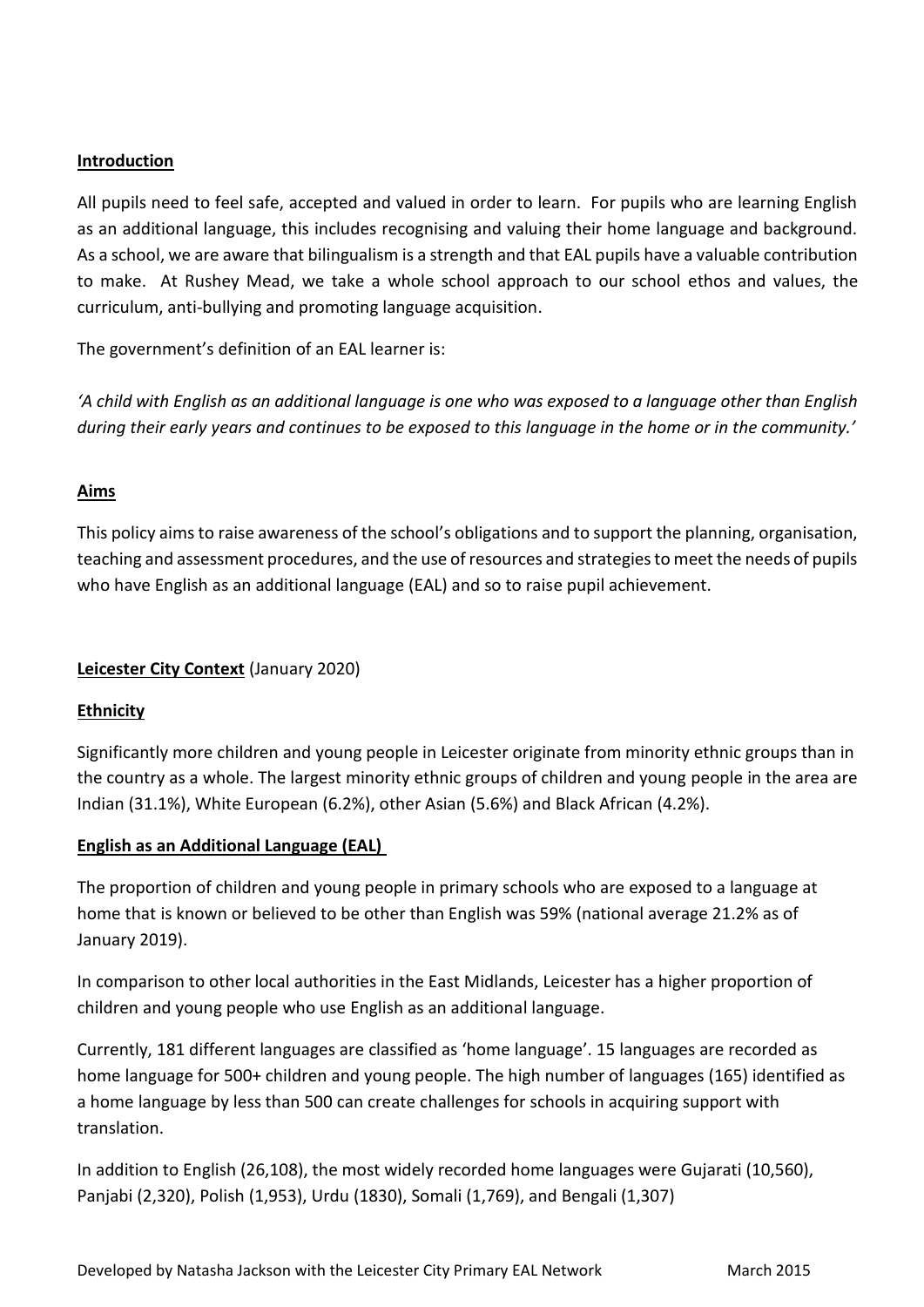The average number of languages spoken in a school was 33 with the maximum number being 67 languages.

# **School Context**

Rushey Mead Primary School is situated to the north of the city of Leicester serving a community that is rich in a diversity of language, faith and culture. The schools priority area is compact and mainly consists of Victorian terraced housing. We admit children from the age of 3 and most children transfer at the age of eleven to either Rushey Mead Academy or Soar Valley College. At the present time we have approximately 600 children on roll.

For about 95% of the children English is an additional language, the first language for the majority of the children being Gujarati. The largest faith community is Hindu.

The school is housed in a two storey, early 1900s brick building. Some of the building has been refurbished. All of the classrooms are of a good size. We have two large halls, a studio, an ICT room, a library, a pupil kitchen, a community room and a staff workroom. To the rear of the school are hard and grassed play areas. Our sports field is adjacent to the school.

Information is gathered about:

- Pupils' linguistic background and competence in other language/s
- Pupils' previous educational experience
- Pupils' family and biographical background

A member of staff is nominated to have responsibility for EAL. Currently this is Natasha Jackson who is our EAL Lead. Natasha Kittridge and Mustaq Fojdar are our EAL Champions in school.

# **Key Principles of additional language acquisition**

*'EAL pupils have a right to access the National Curriculum and the Early Years Foundation Stage. This is best achieved within a whole school context. Pupils learn more quickly when socialising and interacting with their peers who speak English fluently and can provide good language and learning role models.'*  **Ofsted 2014**

- The home languages of all pupils and staff should be recognised and valued. Pupils should be encouraged to maintain their home language and use it in the school environment particularly for New Arrivals wherever possible.
- Although many pupils acquire the ability to communicate on a day-to-day basis in English quite quickly, the level of language needed for academic study is much deeper and more detailed, and can require continuing support for up to ten years
- There are three main EAL groups, which include:
	- $\triangleright$  Beginner Learners Children who are in their first two years of learning English.
	- $\triangleright$  Intermediate Learners Children who have been learning English for between two and five years.
	- $\triangleright$  Advanced Learners Children who have had most or all of their school education in the U.K.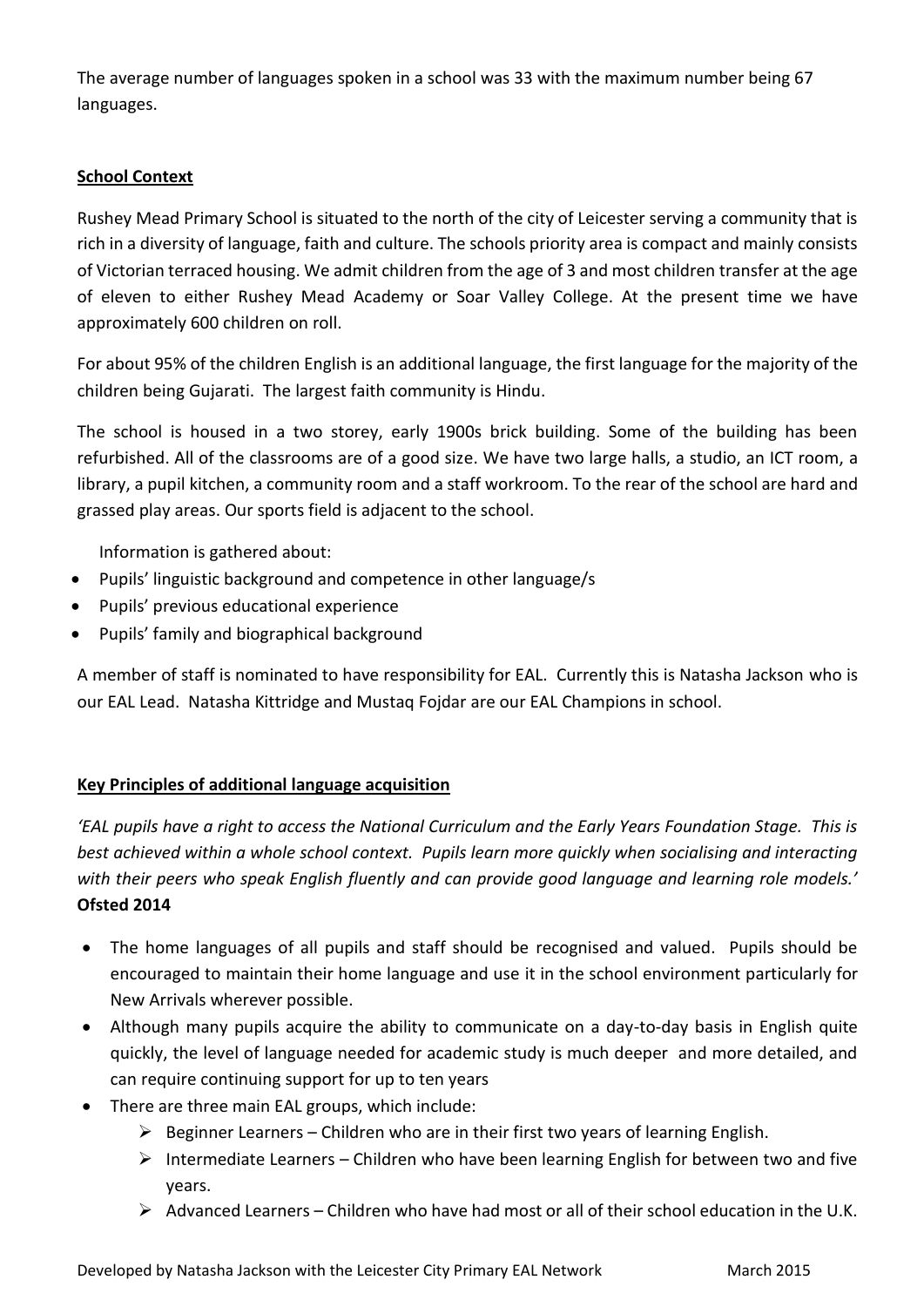- Language develops best when used in purposeful contexts across the curriculum
- The language demands of learning tasks need to be identified and included in planning
- Teaching and support staff play a crucial role in modelling uses of language
- Knowledge and skills developed in learning the first language aid the acquisition of additional language
- A clear distinction should be made between English as an additional language (EAL) and Special Educational Needs and Disabilities (SEND)

### **Assessment**

All EAL pupils are entitled to assessments as required. This includes an initial assessment within the first few weeks of arrival in school and continued ongoing assessment. Progress in the acquisition of English will be regularly assessed and monitored using the Nassea EAL Assessment Framework.

### **Planning, Monitoring and Evaluation**

- Targets for EAL pupils are appropriate, challenging and reviewed on a regular basis
- Planning for EAL pupils incorporates curriculum objectives, which take into account whether the child is a beginner, intermediate or advanced EAL learner
- Staff regularly observe, assess and record information about pupils' developing use of language
- When planning the curriculum, staff take into account the linguistic, cultural and religious backgrounds of learners

# **Teaching Strategies**

Classroom activities have clear learning objectives and use appropriate strategies to support EAL learners to participate in lessons and access the mainstream curriculum.

- Key language features of each curriculum area, e.g. key vocabulary, language functions and forms of text are identified
- Opportunities are provided for speaking and listening, including both process and presentational talk, and use made of drama techniques and role play. This is alongside collaborative activities that involve purposeful talk and encourage and support active participation
- The classroom is organised so that pupils have access to effective staff and peer models of spoken language. This includes placing EAL learners in appropriate groups
- Additional visual support is provided, e.g. posters, pictures, photographs, objects, diagrams and graphic organisers
- Additional verbal support is provided, e.g. repetition, modelling and opportunities for oral rehearsal
- Scaffolding is provided for language and learning, e.g. talk frames, writing frames, models and graphic organisers

# **Special Educational Needs and Disabilities and Gifted and Talented Pupils**

Most EAL pupils needing additional support do not have SEND

Developed by Natasha Jackson with the Leicester City Primary EAL Network Manch 2015